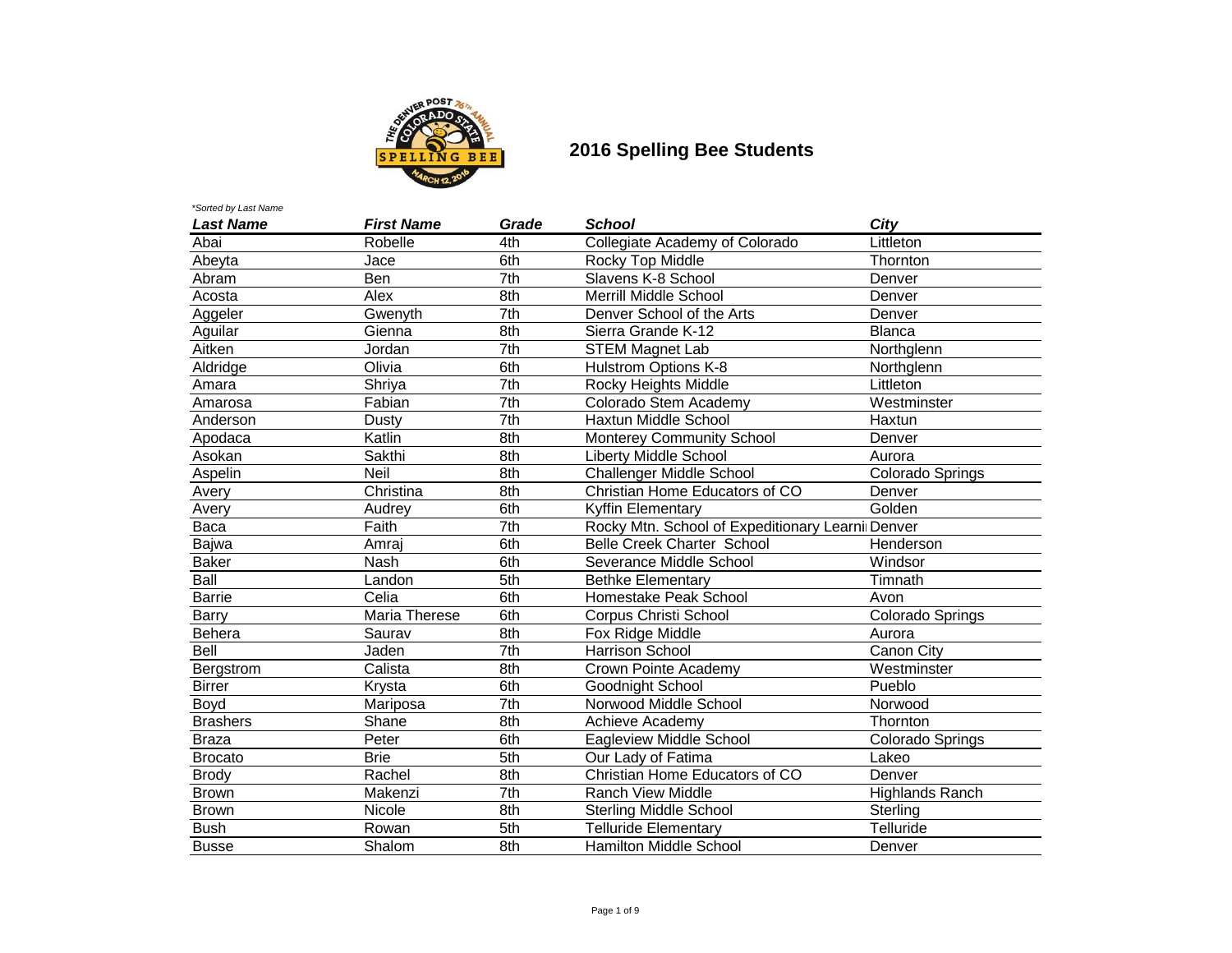

| <b>Last Name</b> | <b>First Name</b> | Grade             | <b>School</b>                         | City                |
|------------------|-------------------|-------------------|---------------------------------------|---------------------|
| <b>Byrne</b>     | Wyatt             | 7th               | American Academy - Parker             | Parker              |
| Cafaro           | Henry             | 8th               | Lesher Middle School                  | <b>Fort Collins</b> |
| Campbell         | Cate              | 7th               | Mesa Middle School                    | <b>Castle Rock</b>  |
| Campbell         | Simone            | 8th               | Winograd K-8 Elementary               | Greeley             |
| Caylor           | Brayden           | 6th               | <b>Cimarron Middle School</b>         | Parker              |
| Chang            | Min               | 7th               | <b>Challenge School</b>               | Denver              |
| Chavez           | Zachary           | 8th               | W.H. Heaton Middle School             | Pueblo              |
| Cindrich         | Stephen           | 6th               | Evergreen Middle School               | Evergreen           |
| Ciobanu          | Maria             | 5th               | Polaris @ Ebert Elementary            | Denver              |
| Clark            | Lucy              | 4th               | <b>Kullerstrand Elementary</b>        | <b>Wheat Ridge</b>  |
| Clise            | Olivia            | 6th               | <b>Baker Central School</b>           | Fort Morgan         |
| Cohrs            | Dallas            | $\overline{7}$ th | Cimarron Middle School                | Parker              |
| Cowan            | Augustus          | $\overline{7}$ th | Peetz Jr. High                        | Peetz               |
| Crandall         | Michael           | 8th               | <b>Brush Middle School</b>            | <b>Brush</b>        |
| Crawford         | Nathaniel         | 8th               | <b>Basalt Middle School</b>           | <b>Basalt</b>       |
| Crider           | Marie             | 7th               | Mandalay Middle School                | Westminster         |
| Cunningham       | Brennan           | 6th               | West Middle School                    | Greenwood Village   |
| Dale             | Emma              | 7th               | Eagleview Middle School               | Colorado Springs    |
| Damon            | Evan              | $\overline{3rd}$  | Lake County Middle School             | Leadville           |
| Dante            | Paradisio         | 8th               | <b>Castle Rock Middle</b>             | <b>Castle Rock</b>  |
| Deck             | Grace             | 8th               | Paonia Jr. High School                | Paonia              |
| Dehmel           | Jordan            | 6th               | Fruita Middle School                  | Fruita              |
| Dhebar           | Aayushi           | 6th               | Mountain Ridge Middle                 | Colorado Springs    |
| Dhebar           | Naeti             | 8th               | Mountain Ridge Middle                 | Colorado Springs    |
| <b>Diaz</b>      | Ethan             | 6th               | Early College of Arvada               | Arvada              |
| Dik              | <b>Silas</b>      | 4th               | Christian Home Educators of CO        | Denver              |
| Dill             | Jackson           | 8th               | <b>Stem Launch</b>                    | Thornton            |
| Doherty          | Isabel            | 8th               | Montessori Children's House of Denver | Denver              |
| <b>Dolan</b>     | Noah              | 6th               | Coronado Elementary                   | Littleton           |
| Don              | Joli              | 8th               | The Connect Charter School            | Pueblo              |
| Dragovich        | Sydney            | 5th               | Christian Home Educators of CO        | Denver              |
| Dryden           | Luc               | 6th               | Rooney Ranch Elementary               | Lakewood            |
| <b>Dryg</b>      | Jackson           | 4th               | Zach Elementary                       | <b>Fort Collins</b> |
| Duggirala        | Sowmya            | 8th               | Mountain Ridge Middle                 | Colorado Springs    |
| <b>Dulin</b>     | Cara              | 8th               | Mesa Middle School                    | Castle Rock         |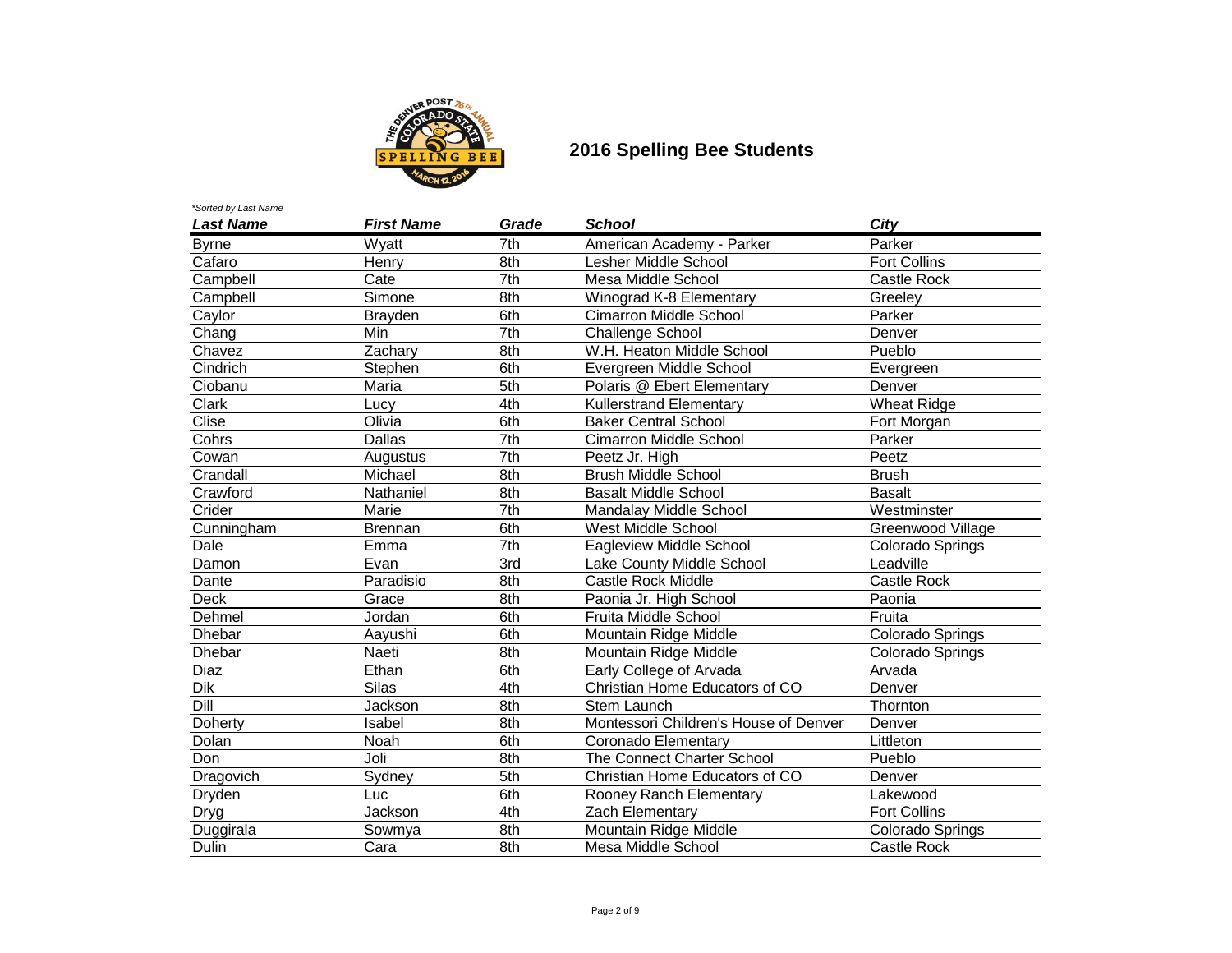

| <b>Last Name</b> | <b>First Name</b> | Grade | <b>School</b>                      | City                   |
|------------------|-------------------|-------|------------------------------------|------------------------|
| Duncan           | Mason             | 8th   | Ortega Middle School               | Alamosa                |
| Eicher           | Adam              | 6th   | Van Arsdale School                 | Arvada                 |
| <b>Ellis</b>     | Kenley            | 3rd   | <b>Greenwood Elementary</b>        | Greenwood Village      |
| Escalera         | Anika             | 7th   | <b>Corwin International Magnet</b> | Pueblo                 |
| <b>Estes</b>     | Hannah            | 5th   | <b>Pine Lane Elementary</b>        | Parker                 |
| Estrada          | Jose              | 8th   | Eaton Middle School                | Eaton                  |
| Faulk            | Jake              | 6th   | <b>Hamilton Middle School</b>      | Denver                 |
| Figueroa         | Christian         | 4th   | Stem Launch                        | Thornton               |
| Fitch            | <b>Bradley</b>    | 8th   | Carbon Valley Academy              | Frederick              |
| Flaherty         | Erin              | 8th   | <b>Riverside School</b>            | <b>New Castle</b>      |
| Flanigan         | <b>Bryn</b>       | 8th   | Girls Athletic Leadership School   | Denver                 |
| Flaxbeard        | Charlie           | 5th   | <b>Cottonwood Creek Elementary</b> | Englewood              |
| Flint            | Thomas            | 6th   | Denver Discovery School            | Denver                 |
| Flood            | Hana              | 8th   | Timberview Middle School           | Colorado Springs       |
| Florean          | Adrian            | 6th   | Ranum Middle School                | Denver                 |
| Fritz            | <b>Stacia</b>     | 8th   | Newton Middle School               | Centennial             |
| <b>Fuentes</b>   | Madeline          | 5th   | Stellar Elementary                 | Thornton               |
| Gaddam           | Deeksha           | 6th   | Prospect Ridge Academy             | <b>Broomfield</b>      |
| Garcia           | Ricardo           | 5th   | <b>Silver Creek Elementary</b>     | Thornton               |
| Garud            | Saisha            | 4th   | Heritage Elementary                | Centennial             |
| Gilbride         | Liam              | 8th   | <b>Redland Middle School</b>       | <b>Grand Junction</b>  |
| Gillett          | Jeremy            | 5th   | St. John the Baptist Catholic      | Longmont               |
| Giovanetti       | Lorenzo           | 5th   | Bear Creek K8                      | Lakewood               |
| Givens           | Wyatt             | 8th   | <b>Brush Middle School</b>         | <b>Brush</b>           |
| Gomez            | <b>Jack</b>       | 4th   | <b>Westridge Elementary</b>        | Littleton              |
| Gorham           | Jayden            | 7th   | <b>Columbine Middle</b>            | Montrose               |
| Grady-Willis     | Emi               | 7th   | <b>Hamilton Middle School</b>      | Denver                 |
| Graff            | Jacob             | 6th   | Fort Morgan Middle                 | Fort Morgan            |
| Grumbles         | Ben               | 6th   | <b>Rivendell School</b>            | <b>Fort Collins</b>    |
| Guida            | <b>Brooklyn</b>   | 8th   | Free Horizon Montessori            | Golden                 |
| Gupta            | Mreedul           | 6th   | Stem Middle & High School          | <b>Highlands Ranch</b> |
| Haapala          | Andrew            | 8th   | Sacred Heart of Jesus              | <b>Boulder</b>         |
| Hamilton         | Hayley            | 8th   | Hamilton Middle School             | Denver                 |
| Hanson           | Graycen           | 8th   | Redlands Middle School             | <b>Grand Junction</b>  |
| Hartmann         | Noah              | 5th   | Marshdale Elementary               | Evergreen              |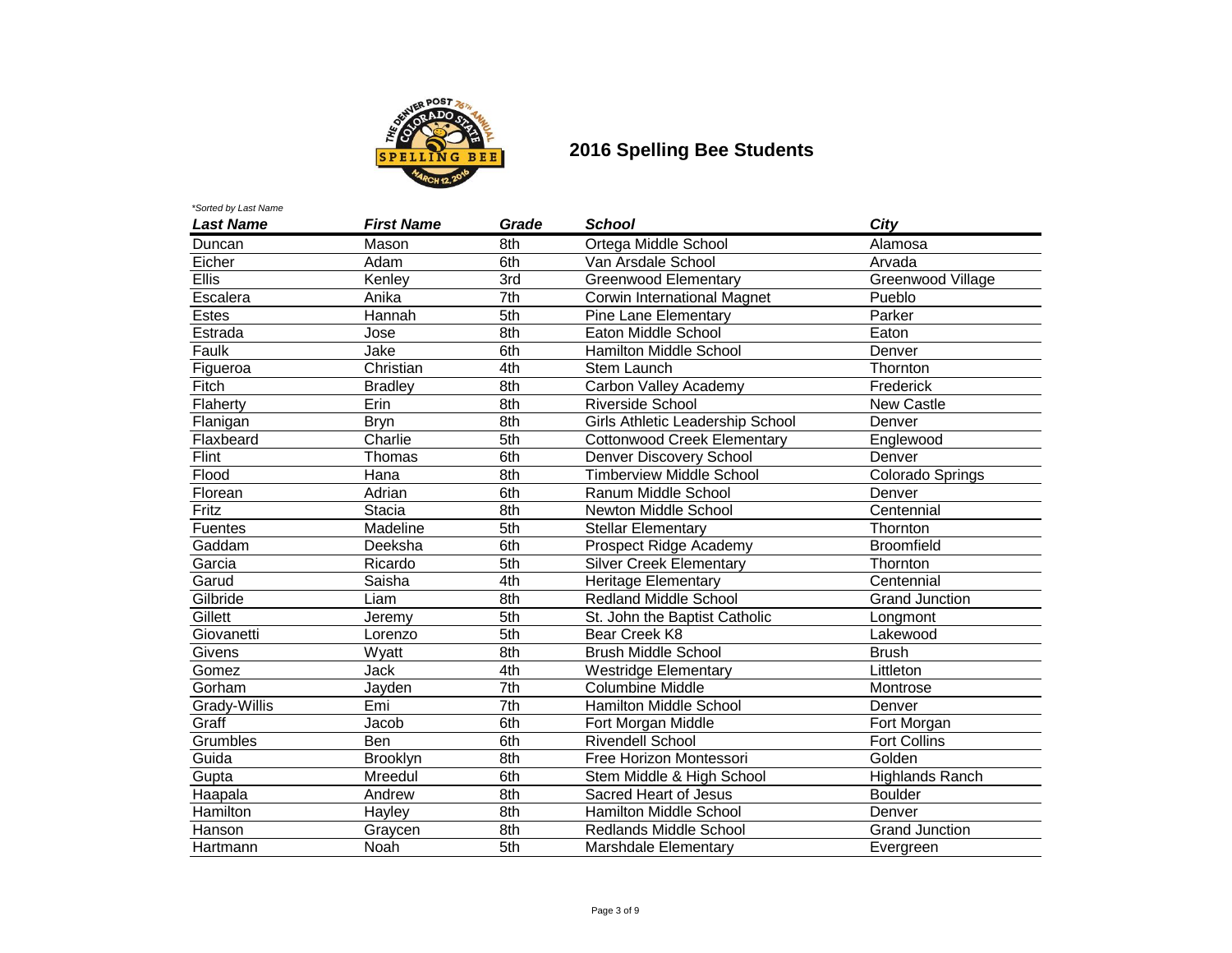

| <b>Last Name</b>   | <b>First Name</b> | Grade             | <b>School</b>                        | City                 |
|--------------------|-------------------|-------------------|--------------------------------------|----------------------|
| Hartshorn          | Anne              | 8th               | Denver School of the Arts            | Denver               |
| Hasselback         | Luke              | $\overline{7}$ th | Mesa Middle School                   | <b>Castle Rock</b>   |
| Haynes             | Emma              | 8th               | <b>Littleton Preparatory Charter</b> | Littleton            |
| Heinis             | Jacob             | 7th               | Landmark Academy at Reunion          | <b>Commerce City</b> |
| Henson             | Luke              | $\overline{7}$ th | Christian Home Educators of CO       | Denver               |
| Hermosillo-Cordero | Dennea            | 4th               | <b>Charles Hay World School</b>      | Englewood            |
| Higgins            | Mariah            | 8th               | <b>Brush Middle School</b>           | <b>Brush</b>         |
| Hilty              | Finn              | 5th               | Polaris @ Ebert Elementary           | Denver               |
| Hockett            | Jordan            | 5th               | Imagine Classical Academy - Indigo   | Colorado Springs     |
| Holland            | Benjamin          | 4th               | Cory Elementary                      | Denver               |
| Hollema            | Alex              | 8th               | Protestant Reformed Christian School | Loveland             |
| <b>Hollis</b>      | Makynna           | 5th               | Platte Valley Middle                 | Kersey               |
| Holm               | <b>Tobias</b>     | 8th               | <b>Hamilton Middle School</b>        | Denver               |
| Holm               | Angelina          | 4th               | University Park Elementary           | Denver               |
| Holt               | Amber             | 8th               | <b>Turner Middle</b>                 | <b>Berthoud</b>      |
| Huffman            | Otto              | 6th               | Mammoth Heights Elementary           | Parker               |
| ljju               | Siddarth          | 8th               | <b>Challenge School</b>              | Denver               |
| Jackson            | Phillip           | 7th               | Heros K-8 Academy                    | Pueblo               |
| Jacobs             | Sarah             | 6th               | <b>Baker Central School</b>          | Fort Morgan          |
| Jardine            | Jason             | $\overline{7}$ th | <b>Gardner Elementary</b>            | Gardner              |
| Johnson            | Quinton           | 8th               | <b>High Point Academy</b>            | Aurora               |
| Johnstone          | Treyson           | 6th               | <b>Calice Elementary</b>             | <b>Illiff</b>        |
| Jones              | Amy               | $\overline{7}$ th | Christian Home Educators of CO       | Denver               |
| Jones              | Aaron             | 8th               | Centauri Middle School               | La Jara              |
| Jordan             | Martha            | 5th               | Bennett Elementary                   | <b>Bennett</b>       |
| Junker             | EIIa              | $\overline{7}$ th | Sacred Heart of Jesus                | <b>Boulder</b>       |
| Kahsai             | <b>Bereket</b>    | 8th               | Lotus School for Excellence          | Aurora               |
| Kakasenko          | <b>Maris</b>      | $\overline{5}$ th | <b>Black Rock Elementary</b>         | Erie                 |
| Kalra              | Deepaksh          | 5th               | Challente to Excellence              | Parker               |
| Keefe              | <b>Riley</b>      | 8th               | St. Mary's of Littleton              | Littleton            |
| Kendall            | Haley             | 5th               | <b>Stove Prairie Elementary</b>      | <b>Bellvue</b>       |
| Killough           | Kagan             | 6th               | Renaissance Expedition Learn         | Castle Rock          |
| Kim                | Dohyun            | 5th               | Pine Ridge Elementary                | Aurora               |
| Kitasato           | Karen             | 5th               | Antelope Ridge Elementary            | Aurora               |
| Klau               | Sydney            | $\overline{7}$ th | Sacred Heart of Jesus                | <b>Boulder</b>       |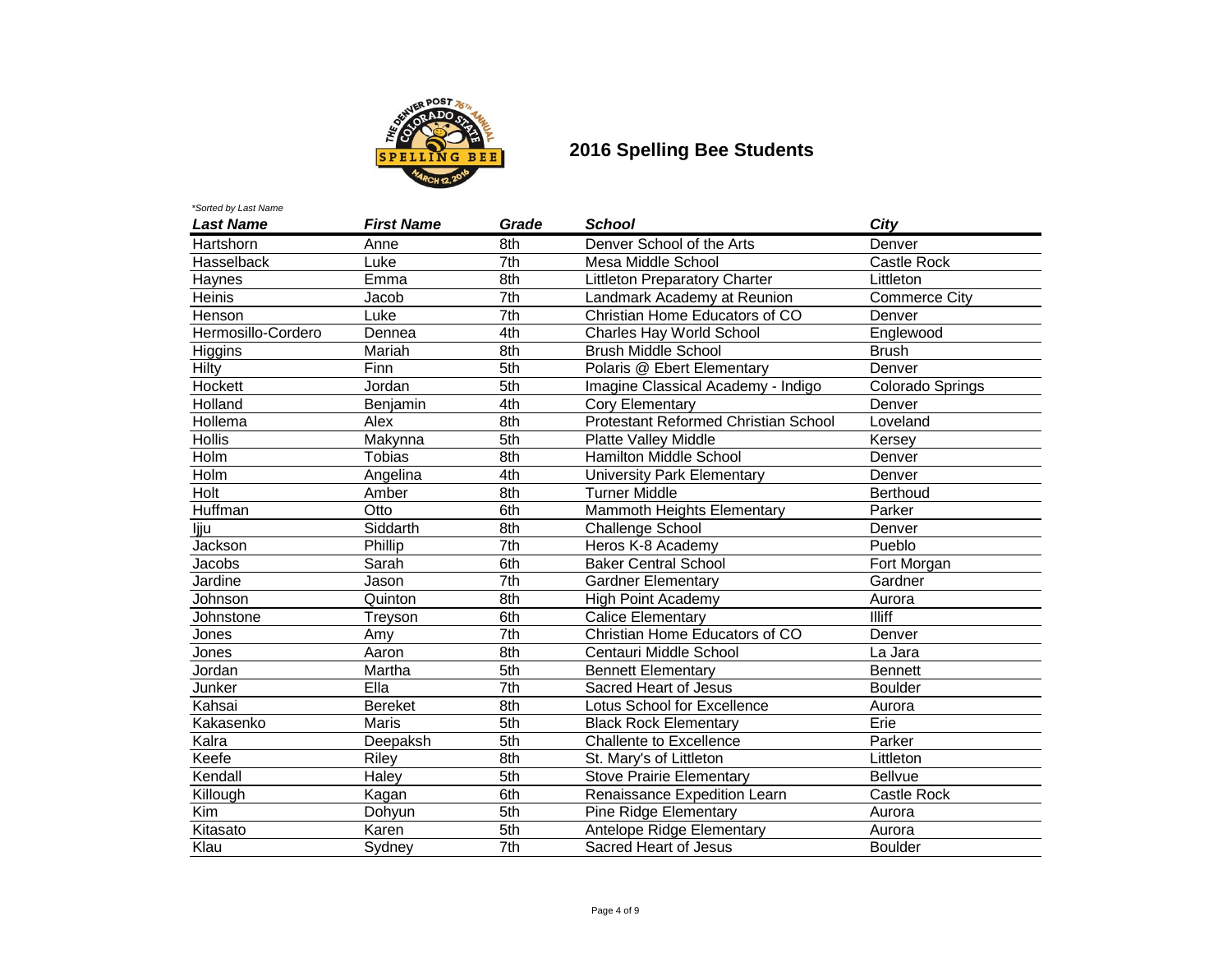

| <b>Last Name</b> | <b>First Name</b> | Grade             | <b>School</b>                   | City                |
|------------------|-------------------|-------------------|---------------------------------|---------------------|
| Klein            | Lucas             | 8th               | <b>Turner Middle</b>            | <b>Berthoud</b>     |
| Klose            | Matthew           | 5th               | Coyote Ridge Elementary         | <b>Broomfield</b>   |
| Kopetzky         | Laura             | 6th               | Wiggins Middle School           | Wiggins             |
| Korolainen       | Aleksanter        | 5th               | <b>University Schools</b>       | Greeley             |
| Kosteski         | Ivana             | 7th               | St. Clare of Assissi            | Edwards             |
| Kou              | Amber             | 7th               | John Wesley Powell Middle       | Littleton           |
| Kurz             | Owen              | $\overline{7}$ th | Peetz Jr. High                  | Peetz               |
| Kuyilath         | Tara              | 8th               | Mountain Ridge Middle           | Colorado Springs    |
| Lambrech         | Laura             | 6th               | Monument Charter Academy        | Monument            |
| Lamontagne       | Sylvie            | 8th               | Creighton Middle School         | Lakewood            |
| Larson           | Shelbi            | $\overline{7}$ th | St. John Neumann Catholic       | Pueblo              |
| Lee              | Hee Lin           | 8th               | Julesburg High School           | Julesburg           |
| Leibli           | Kelsey            | 8th               | <b>Fremont Middle School</b>    | Florence            |
| Lewton           | Kohen             | 5th               | Colorado Stem Academy           | Westminster         |
| Li               | Andrew            | 7th               | The Connect Charter School      | Pueblo              |
| Lindler          | Christian         | $\overline{7}$ th | Ridgway Middle School           | Ridgway             |
| Lobb             | Jarrett           | 5th               | Hulstrom Options K-8            | Northglenn          |
| Lockard          | Emily             | 8th               | Sagewood Middle                 | Parker              |
| Long             | Zachary           | 5th               | Slavens K-8 School              | Denver              |
| Lopez            | Jeremy            | 5th               | <b>Centennial Elementary</b>    | Evans               |
| Loya             | Alana             | $\overline{7}$ th | Milliken Middle School          | Milliken            |
| Lumban-Gaol      | Naomi             | $\overline{7}$ th | Englewood Leadership Academy    | Englewood           |
| Ly               | Jaden             | 5th               | <b>McGraw Elementary</b>        | <b>Fort Collins</b> |
| Mai              | Kieran            | $\overline{7}$ th | Thomas MacLaren State Charter   | Colorado Springs    |
| Mallory          | Ben               | 6th               | Christ The King Roman Catholic  | Denver              |
| Mansfield        | Henry             | 6th               | <b>Euclid Middle School</b>     | Littleton           |
| Manyak           | Sierra            | 4th               | <b>Fraser Valley Elementary</b> | Fraser              |
| Maras            | Shae              | 8th               | <b>Castle Rock Middle</b>       | Castle Rock         |
| Martinez         | Malea             | 6th               | Alta Vista Charter              | Lamar               |
| Martinez         | Ashley            | 5th               | <b>Westminster Elementary</b>   | Westminster         |
| Matli            | Kaushik           | 4th               | <b>Heritage Elementary</b>      | Centennial          |
| Mazenko          | Austen            | 8th               | Campus Middle School            | Greenwood Village   |
| <b>McBride</b>   | Austin            | 8th               | Campus Middle School            | Greenwood Village   |
| McCall           | Sheali            | 6th               | Fruita Middle School            | Fruita              |
| McClellan        | Alyssa            | 6th               | <b>Burlington Middle School</b> | <b>Burlington</b>   |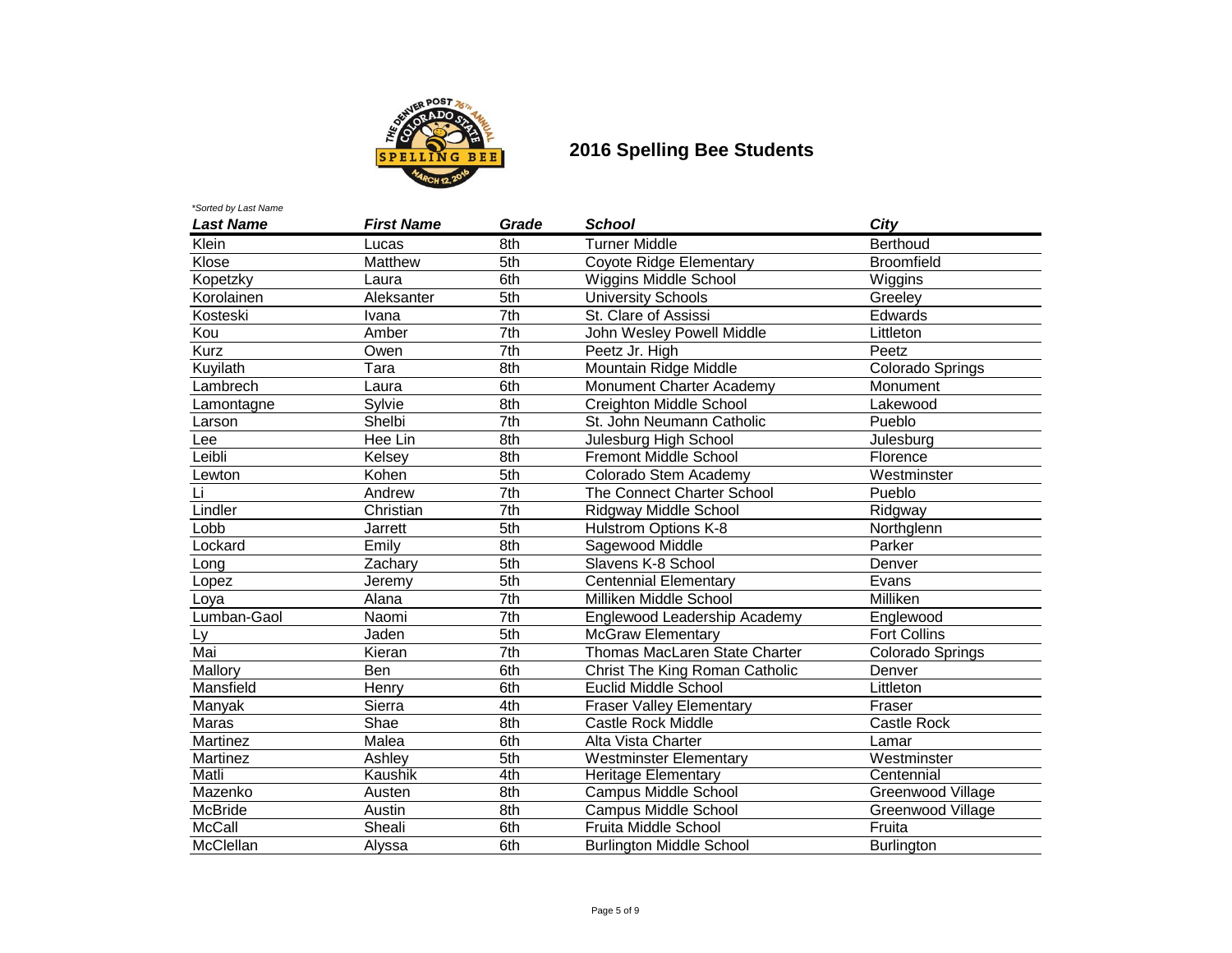

# **EXECUTE:** 2016 Spelling Bee Students

| *Sorted by Last Name |                   |                   |                                    |                        |
|----------------------|-------------------|-------------------|------------------------------------|------------------------|
| <b>Last Name</b>     | <b>First Name</b> | Grade             | <b>School</b>                      | City                   |
| McCormick            | Matthew           | 4th               | <b>Mead Elementary School</b>      | Mead                   |
| McGivney             | Isobel            | $\overline{7}$ th | Corwin International Magnet        | Pueblo                 |
| McIlnay              | <b>Bryn</b>       | 5th               | Meiklejohn Elementary              | Arvada                 |
| Miller               | Audrey            | 8th               | Colorado Springs Charter Academy   | Colorado Springs       |
| Miller               | Maria             | $\overline{7}$ th | Shrine of St. Anne                 | Arvada                 |
| Morgan               | Macy              | 4th               | <b>Parkview Elementary</b>         | Rangely                |
| <b>Mowers</b>        | Angelica          | 5th               | <b>Byers Elementary</b>            | <b>Byers</b>           |
| Neznamova            | Anna              | 8th               | <b>Hamilton Middle School</b>      | Denver                 |
| Nguyen               | Danielle          | 5th               | Notre Dame School                  | Denver                 |
| <b>Nichols</b>       | Camryn            | 8th               | <b>Bill Reed Middle</b>            | Loveland               |
| Norton               | <b>Brace</b>      | 8th               | Corwin International Magnet        | Pueblo                 |
| Nwokeukwu            | Chinedum          | 8th               | <b>Ranch View Middle</b>           | <b>Highlands Ranch</b> |
| O'Connor             | Caleb             | 7th               | Las Animas Jr. High                | Las Animas             |
| Odle                 | Rachel            | 7th               | Good Shepherd Catholic             | Denver                 |
| Ofori                | Pethuel           | 4th               | Independence Elementary            | Aurora                 |
| Oldershaw            | Kellan            | 8th               | <b>Falcon Bluffs Middle</b>        | Littleton              |
| Ossola IV            | Louie             | 5th               | <b>Primero Elementary</b>          | Weston                 |
| Otero                | Lillian           | 8th               | <b>Brush Middle School</b>         | <b>Brush</b>           |
| Ottele               | Carter            | $\overline{7}$ th | Denver School of the Arts          | Denver                 |
| Overy                | Andrew            | 8th               | Eagle County Charter Academy       | Wolcott                |
| Owens                | Emerald           | 8th               | Ignacio Middle School              | Ignacio                |
| Owusu                | Abigail           | 7th               | <b>Lotus School for Excellence</b> | Aurora                 |
| Pallante             | Sophia            | 8th               | Montessori School of Evergreen     | Evergreen              |
| Parlin               | Indigo            | 8th               | Chappelow K-8 Magnet School        | Evans                  |
| Pelser               | Luke              | 5th               | <b>Chinook Trail Elementary</b>    | Colorado Springs       |
| Pflieger             | Avery             | 8th               | Lucile Erwin Middle                | Loveland               |
| Phan                 | Timothy           | 8th               | <b>Challenger Middle School</b>    | Colorado Springs       |
| Polly                | Shayden           | 8th               | <b>Columbine Middle</b>            | Montrose               |
| <b>Poss</b>          | Nadalyn           | 7th               | <b>Akron Elementary</b>            | Akron                  |
| Prabhu               | Padmini           | $\overline{7}$ th | <b>Challenge School</b>            | Denver                 |
| Pritchett            | Wren              | 5th               | Christ The King Roman Catholic     | Denver                 |
| Proctor              | Madeline          | $\overline{7}$ th | American Academy - Parker          | Parker                 |
| Proctor              | Sarah             | 5th               | <b>Woodrow Wilson Academy</b>      | Westminster            |
| Quispe-Julian        | Devon             | 8th               | <b>Euclid Middle School</b>        | Littleton              |
| Qureshi              | Maaz              | 4th               | Peakview Elementary                | Centennial             |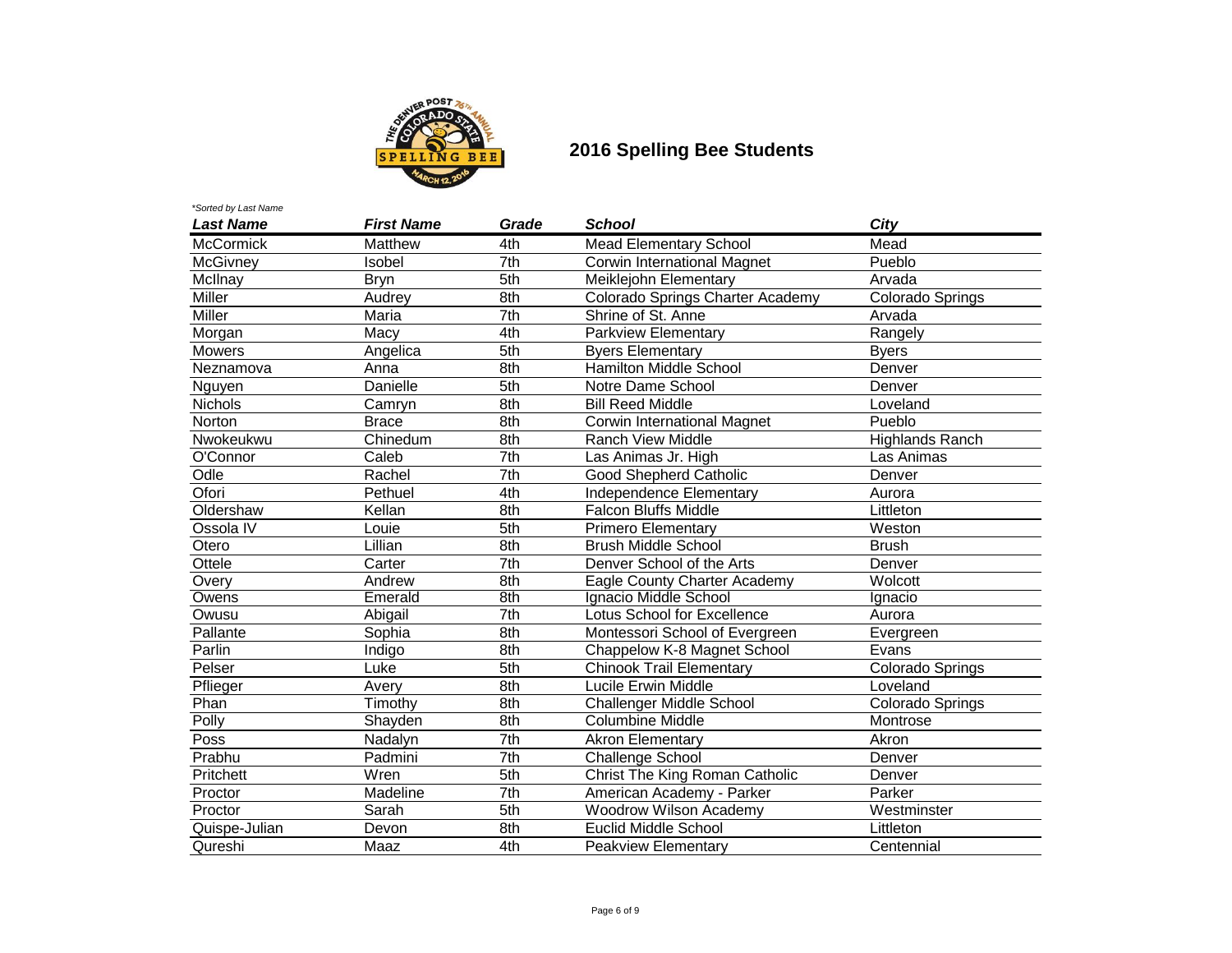

# **EXECUTE:** 2016 Spelling Bee Students

| *Sorted by Last Name |                   |                   |                                                   |                     |
|----------------------|-------------------|-------------------|---------------------------------------------------|---------------------|
| <b>Last Name</b>     | <b>First Name</b> | Grade             | <b>School</b>                                     | City                |
| Rajaraman            | Samyukta          | 7th               | <b>Stargate Charter</b>                           | Thornton            |
| Rajasekharan         | Om.               | 4th               | <b>Traut Core Knowledge School</b>                | <b>Fort Collins</b> |
| Ramirez              | Allan             | 8th               | Revere Jr-Sr High                                 | Ovid                |
| Rees                 | Lilly             | 5th               | <b>Cardinal Community Academy</b>                 | Keenesburg          |
| Reghitto             | Adrian            | 7th               | <b>Turner Middle</b>                              | <b>Berthoud</b>     |
| Renouf               | Lane              | 5th               | <b>Heiman Elementary</b>                          | Evans               |
| Robertson            | Alyssa            | 6th               | Hamilton Middle School                            | Denver              |
| Robinovitz           | Emily             | 4th               | Colorado Digital Academy                          | Lakewood            |
| Robinson             | Mia               | $\overline{7}$ th | Ken Caryl Middle                                  | Littleton           |
| Rodgers              | <b>Matthew</b>    | 5th               | Severance Middle School                           | Windsor             |
| Rogers               | Oren              | 8th               | W.H. Heaton Middle School                         | Pueblo              |
| Rojas                | Mona              | 5th               | Foundations Academy                               | <b>Brighton</b>     |
| <b>Rollins</b>       | Rylee             | 7th               | Sagewood Middle                                   | Parker              |
| Romero               | Amaya             | 8th               | Early College of Arvada                           | Arvada              |
| Rorn                 | Athena            | 4th               | <b>Mead Elementary School</b>                     | Mead                |
| Rudolph              | Ryan              | 6th               | American Academy - Parker                         | Parker              |
| Saint-Peter          | Genevieve         | 8th               | W.H. Heaton Middle School                         | Pueblo              |
| Salazar              | Shawn             | 8th               | Shaw Heights Middle                               | Westminster         |
| Schultz              | Kathryn           | $\overline{7}$ th | <b>Euclid Middle School</b>                       | Littleton           |
| Schulz               | Paige             | 5th               | Mountain View Co-op                               | Montrose            |
| Schulz               | Liam              | 8th               | Sierra Middle School                              | Parker              |
| Seleshi              | Liya              | 8th               | <b>Lotus School for Excellence</b>                | Aurora              |
| Shah                 | Aidan             | 8th               | Mackintosh Academy                                | Littleton           |
| Shaik                | Faiza             | 8th               | Hulstrom Options K-8                              | Northglenn          |
| Sharma               | Paree             | 5th               | St. Mary's Academy                                | Greenwood Village   |
| Sharma               | Shubham           | 7th               | <b>Stargate Charter</b>                           | Thornton            |
| Sheinbaum            | Miranda           | 8th               | Rocky Mtn. School of Expeditionary Learnii Denver |                     |
| <b>Shotts</b>        | Kadynce           | 6th               | <b>Estes Park Middle School</b>                   | <b>Estes Park</b>   |
| <b>Shrack</b>        | Lauren            | 7th               | Challenger Middle School                          | Colorado Springs    |
| Sieibold             | Max               | 6th               | <b>Blessed Sacrament Parish</b>                   | Denver              |
| Sisneros             | Sydnee            | 5th               | Aspen Ridge Prepatory                             | Erie                |
| Sjaastad             | Grace             | 6th               | Core Knowledge Charter                            | Parker              |
| Slawski              | Andrew            | 6th               | <b>Custer Middle School</b>                       | Westcliffe          |
| Smith                | Aidan             | 4th               | Fowler Jr. High                                   | Fowler              |
| Smith                | Cloe              | 4th               | <b>Hi-Plains Undivided</b>                        | Seibert             |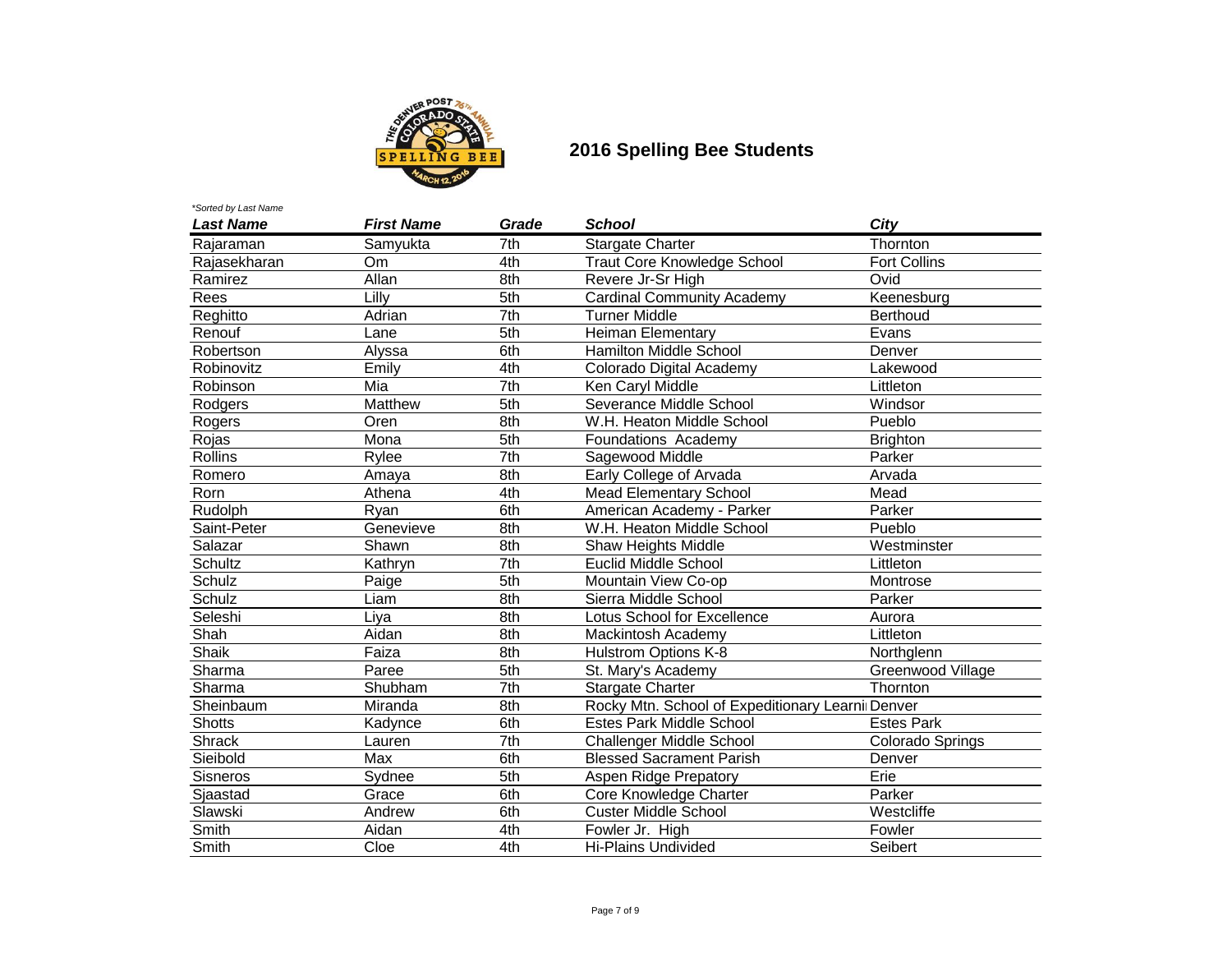

| <b>Last Name</b>     | <b>First Name</b> | Grade             | <b>School</b>                         | City                   |
|----------------------|-------------------|-------------------|---------------------------------------|------------------------|
| Smith                | Gavin             | 7th               | Academy of Charter School             | Westminster            |
| Sorensen             | Laney             | 7th               | <b>Swallows Charter Academy</b>       | Pueblo West            |
| Spangler             | Ethan             | 6th               | Kendrick Lakes Elementary             | Lakewood               |
| Spotz                | Shane             | 7th               | Fort Morgan Middle                    | Fort Morgan            |
| Springer             | A J               | 5th               | <b>Peakview Elementary</b>            | Centennial             |
| Springer             | Ford              | 6th               | Aspen Academy                         | Greenwood Village      |
| Stander              | Erin              | 4th               | <b>Stargate Charter</b>               | Thornton               |
| Subramaniam          | Krupa             | $\overline{7}$ th | <b>Westlake Middle</b>                | <b>Broomfield</b>      |
| Subramaniam          | Annika            | 4th               | Kendrick Lakes Elementary             | Lakewood               |
| Suthar               | Misha             | 2nd               | T.R. Paul Academy of Arts & Knowledge | <b>Fort Collins</b>    |
| Takeda               | Caitlin           | 8th               | Castle Rock Middle                    | Castle Rock            |
| Talanki              | Ananya            | $\overline{7}$ th | Falcon Creek Middle School            | Aurora                 |
| Taylor               | Jacob             | 8th               | Banning Lewis Ranch Academy           | Colorado Springs       |
| Thacker              | Hannah            | $\overline{7}$ th | Del Norte Middle School               | Del Norte              |
| Thompson             | Allie             | 6th               | Haxtun Middle School                  | Haxtun                 |
| Thompson             | Jasmyn            | 6th               | Weldon Valley Jr. High                | Weldona                |
| <b>Tibbits</b>       | Nilson            | 6th               | Coronado Elementary                   | Littleton              |
| Trujillo             | Cheyenne          | 5th               | Hackberry Hill Elementary             | Arvada                 |
| Urbina               | Erick             | 8th               | <b>Brush Middle School</b>            | <b>Brush</b>           |
| Vadayar              | Chiranth          | 5th               | Antelope Ridge Elementary             | Aurora                 |
| VanBae Linghem       | Maryam            | 8th               | <b>Crescent View Academy</b>          | Aurora                 |
| $\overline{V}$ ancil | Nicholas          | 4th               | Riffenburgh Elementary                | <b>Fort Collins</b>    |
| Varghese             | lan               | 6th               | Aspen Middle School                   | Aspen                  |
| Vendhan              | Maya              | 5th               | Sky View Academy                      | <b>Highlands Ranch</b> |
| Volling              | Elissa            | 8th               | Hamilton Middle School                | Denver                 |
| Vu                   | Miller            | 8th               | Laredo Middle School                  | Aurora                 |
| $\overline{Vu}$      | Kady              | 6th               | <b>Westlake Middle</b>                | <b>Broomfield</b>      |
| Watson               | Thomas            | 4th               | Christian Home Educators of CO        | Denver                 |
| Weaver               | Havily            | 4th               | <b>Flagler Middle School</b>          | Flagler                |
| Weber                | Coy               | 5th               | <b>Running Creek Elementary</b>       | Elizabeth              |
| Weber                | Taira             | $\overline{7}$ th | WileyJr-Sr High School                | Wiley                  |
| Wells                | Jakobi            | 6th               | <b>Bill Reed Middle</b>               | Loveland               |
| Westfahl             | Henry             | 5th               | <b>Walden Elementary</b>              | Walden                 |
| Weyant               | Lindsey           | 8th               | McAuliffe International School        | Denver                 |
| Wilford              | Lila              | 6th               | Cache La Poudre Middle                | La Porte               |